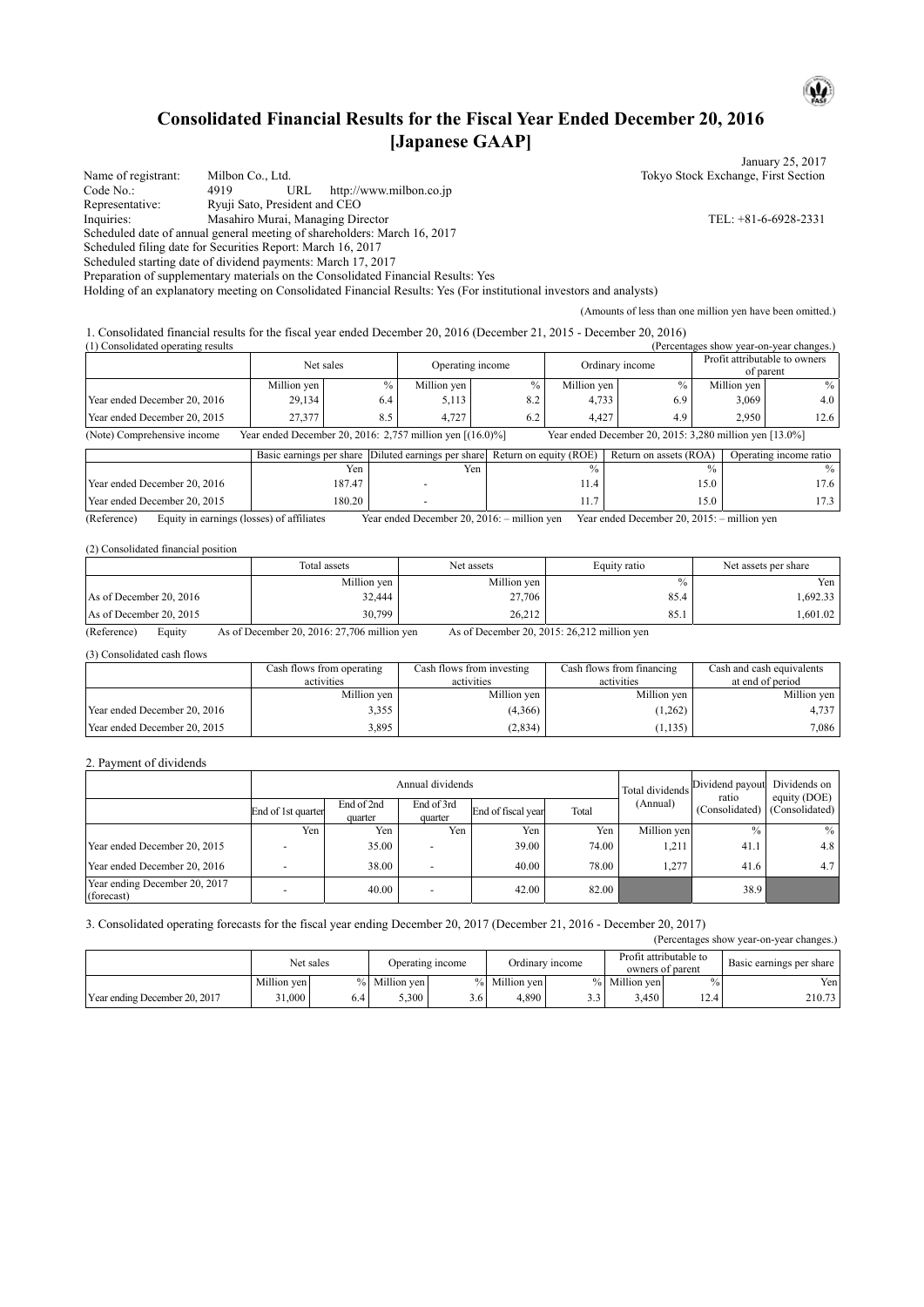\*Notes

#### (1) Significant changes in subsidiaries during the period

(changes in specified subsidiaries resulting in the change in the scope of consolidation) : None<br>New: 0 companies (Company name: ) Exclude: 0 companies (Company name: ) New: 0 companies (Company name: )

(2) Changes in accounting policies, changes in accounting estimates and retrospective restatements

| 1) Changes in accounting policies due to amendment to the      |                   |
|----------------------------------------------------------------|-------------------|
| accounting standards, etc.                                     | $\therefore$ Yes  |
| 2) Changes in accounting policies other than those in 1) above | $\therefore$ None |
| 3) Changes in accounting estimates                             | : None            |
| 4) Retrospective restatements                                  | : None            |

#### (3) Number of shares issued (common stock)

| 1) Number of shares issued at the end of the period |  |  |  |
|-----------------------------------------------------|--|--|--|
| (including treasury shares)                         |  |  |  |
|                                                     |  |  |  |

|  | 2) Number of treasury shares at the end of the period   As of |  |  |  |  |
|--|---------------------------------------------------------------|--|--|--|--|
|--|---------------------------------------------------------------|--|--|--|--|

3) Average number of shares during the period

| As of<br>December 20, 2016      | 16,558,617 shares | As of<br>December 20, 2015      | 16,558,617 shares |
|---------------------------------|-------------------|---------------------------------|-------------------|
| As of<br>December 20, 2016      | 186,816 shares    | As of<br>December 20, 2015      | 186,242 shares    |
| Year ended<br>December 20, 2016 | 16,371,984 shares | Year ended<br>December 20, 2015 | 16,373,127 shares |

(Reference) Summary of non-consolidated operating results

Non-consolidated financial results for the fiscal year ended December 20, 2016 (December 21, 2015 - December 20, 2016)

| (1) Non-consolidated operating results<br>(Percentages show year-on-year changes.) |             |      |             |                  |             |                 |             |                  |  |
|------------------------------------------------------------------------------------|-------------|------|-------------|------------------|-------------|-----------------|-------------|------------------|--|
| Net sales                                                                          |             |      |             | Operating income |             | Ordinary income |             | Profit           |  |
|                                                                                    | Million ven | $\%$ | Million ven | $\%$             | Million ven |                 | Million ven | $\%$             |  |
| Year ended December 20, 2016                                                       | 27,558      | 6.3  | 4.841       | 1.1              | 4.489       | (0.1)           | 2,898       | (4.0)            |  |
| Year ended December 20, 2015                                                       | 25.934      | 7.2  | 4.786       | 4.8              | 4.491       | 2 <sub>2</sub>  | 3.020       | 9.4 <sub>1</sub> |  |

|                              | Basic earnings per share | Diluted earnings per share |
|------------------------------|--------------------------|----------------------------|
|                              | Yen                      | Yen                        |
| Year ended December 20, 2016 | 177.05                   |                            |
| Year ended December 20, 2015 | 184.49                   | -                          |

#### (2) Non-consolidated financial position

|                         | Total assets | Net assets  | Equity ratio | Net assets per share |
|-------------------------|--------------|-------------|--------------|----------------------|
|                         | Million yen  | Million ven | $\%$         | Yen                  |
| As of December 20, 2016 | 32,750       | 28.201      | 86.1         | .722.58              |
| As of December 20, 2015 | 30,900       | 26,550      | 85.9         | .621.69              |

(Reference) Equity As of December 20, 2016: 28,201 million yen As of December 20, 2015: 26,550 million yen

\*Indication of the status of execution of audit procedures

As these financial results are not subject to audit procedures pursuant to the Financial Instruments and Exchange Act, said audit procedures were not completed at the time of disclosure of this report.

\*Explanation on the appropriate use of operating forecasts and other special instructions

Operating forecasts and other statements regarding the future presented in these materials are based on information currently available and certain assumptions deemed to be reasonable, and actual performance may differ substantially due to various factors. For notes on the use of preconditions of operating forecasts and the use of operating forecasts, refer to "1. Analysis of Operating Results and Financial Position (1) Analysis of operating results" on page 2 of the supplementary materials.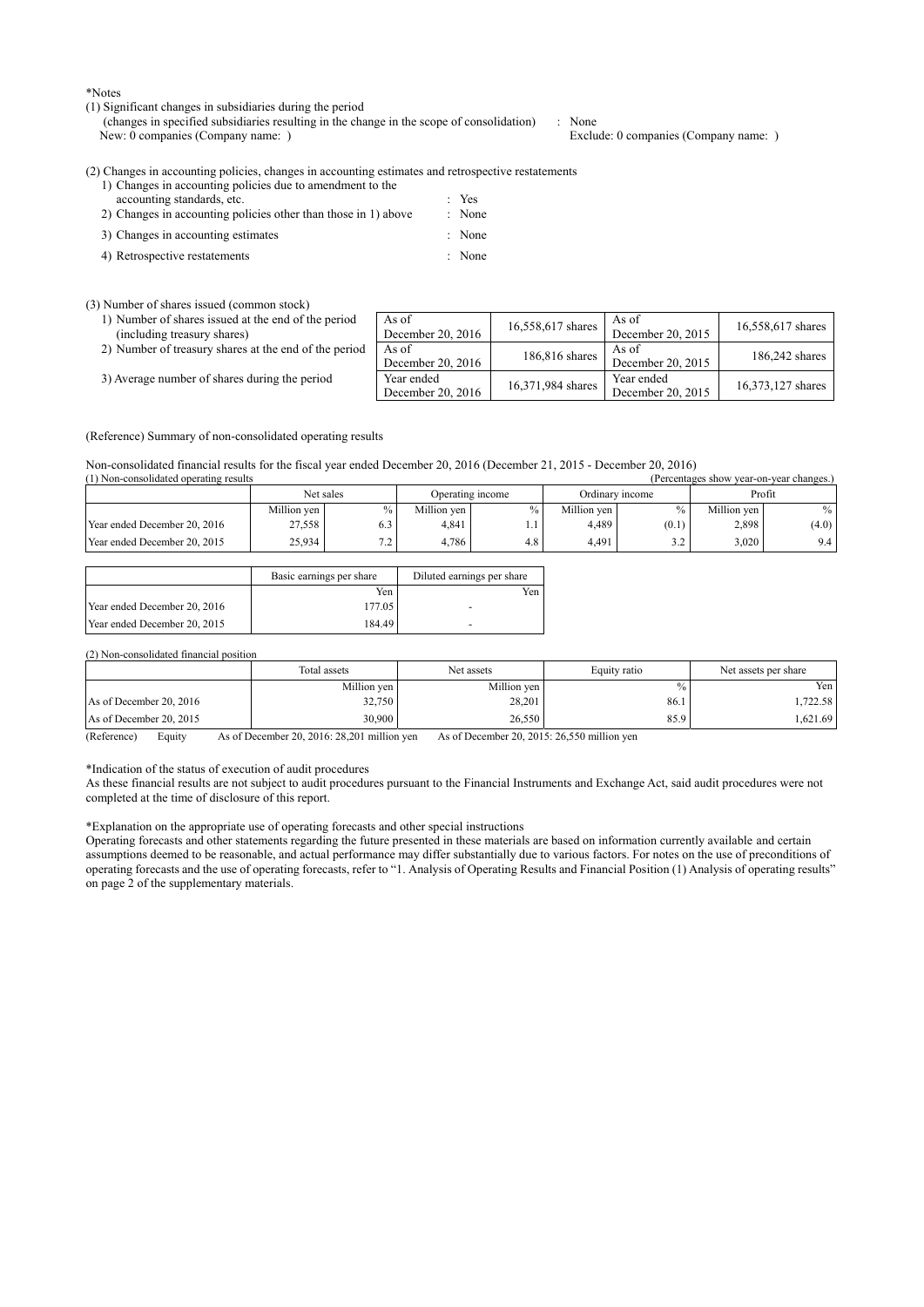# Contents of supplementary materials

| 1. |     |                                                                                                                          |  |
|----|-----|--------------------------------------------------------------------------------------------------------------------------|--|
|    | (1) |                                                                                                                          |  |
|    | (2) |                                                                                                                          |  |
|    | (3) | Basic policy on the distribution of profit and dividends for the fiscal year under review and the following fiscal year4 |  |
|    | (4) |                                                                                                                          |  |
| 2. |     |                                                                                                                          |  |
| 3. |     |                                                                                                                          |  |
|    | (1) |                                                                                                                          |  |
|    | (2) |                                                                                                                          |  |
|    | (3) |                                                                                                                          |  |
|    | (4) |                                                                                                                          |  |
| 4. |     |                                                                                                                          |  |
| 5. |     |                                                                                                                          |  |
|    | (1) |                                                                                                                          |  |
|    | (2) |                                                                                                                          |  |
|    | (3) |                                                                                                                          |  |
|    | (4) |                                                                                                                          |  |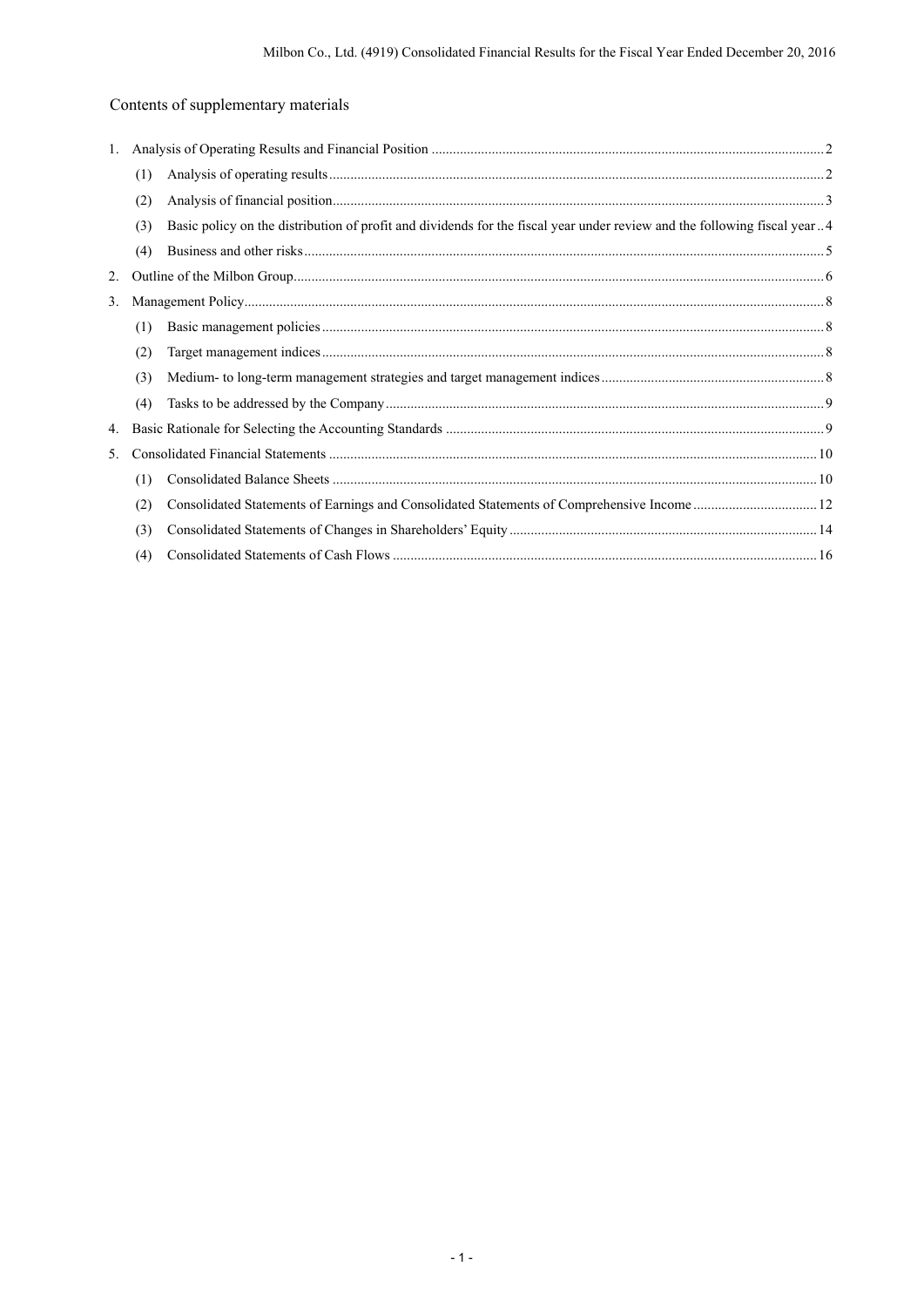### 1. Analysis of Operating Results and Financial Position

#### (1) Analysis of operating results

1) Operating results for the fiscal year under review

During the fiscal year under review, the Japanese economy was on a moderate recovery trend. Even so, improvements in corporate earnings and capital investment came more or less to a standstill. The economic outlook is also uncertain, due to factors such as the direction that new U.S. President Trump will take, together with the concerns over an economic slowdown in China and other Asian emerging economies. In the beauty industry, business conditions continue to pose challenges due to the adverse impact of demographic trends and other factors.

Amid this environment, the Milbon Group worked with salons toward the goal of "helping to lend radiance to the stages of beauty experienced by women as individuals, thereby seizing on the two demographic milestones of beauty – that of the 'Hanako generation' and that of the 'Hanako junior generation'."

Consolidated net sales during the fiscal year under review increased by 1,757 million yen to 29,134 million yen (up 6.4% year-on-year). In the hair care product category, the increase in net sales was due to the growth of Aujua, the Company's premium brand, and brisk sales of new products in leave-in hair treatments from the Company's professional brand. In the hair coloring product category, one of the factors for the increase in net sales was that sales of the hair coloring product line specialized for gray hair launched last year continues to grow steadily. In overseas markets, growth in the East Asia region, including China and South Korea, was also a major contributor.

Operating income was 5,113 million yen (up 8.2% year-on-year), ordinary income was 4,733 million yen (up 6.9% year-on-year), and profit attributable to owners of parent was 3,069 million yen (up 4.0% year-on-year). Consolidated net sales and all levels of income were at new record highs.

Breakdown of net sales by product category and breakdown of net sales into domestic and overseas sales are shown below:

| Breakdown of consolidated net sales by product category]<br>(Unit: Million yen) |                      |              |                     |               |                        |                |  |
|---------------------------------------------------------------------------------|----------------------|--------------|---------------------|---------------|------------------------|----------------|--|
| Product category                                                                | Previous fiscal year |              | Current fiscal year |               | Increase<br>(decrease) | Year-on-year   |  |
|                                                                                 | Amount               | Ratio $(\%)$ | Amount              | Ratio $(\% )$ | amount                 | change $(\% )$ |  |
| Hair care products                                                              | 16,195               | 59.1         | 17,711              | 60.8          | 1,516                  | 9.4            |  |
| Hair coloring products                                                          | 9,506                | 34.7         | 9,892               | 34.0          | 386                    | 4.1            |  |
| Permanent wave products                                                         | 1.410                | 5.2          | 1,260               | 4.3           | (150)                  | (10.7)         |  |
| Others                                                                          | 264                  | 1.0          | 270                 | 0.9           |                        | 2.2            |  |
| Total                                                                           | 27,377               | 100.0        | 29,134              | 100.0         | 1,757                  | 6.4            |  |

| [Breakdown of net sales into domestic and overseas sales] |                      |              |                     |              |                        | (Unit: Million yen) |  |
|-----------------------------------------------------------|----------------------|--------------|---------------------|--------------|------------------------|---------------------|--|
|                                                           | Previous fiscal year |              | Current fiscal year |              | Increase<br>(decrease) | Year-on-year        |  |
|                                                           | Amount               | Ratio $(\%)$ | Amount              | Ratio $(\%)$ | amount                 | change $(\% )$      |  |
| Domestic sales                                            | 23,880               | 87.2         | 25,287              | 86.8         | 1,406                  | 5.9                 |  |
| Overseas sales                                            | 3,496                | 12.8         | 3,847               | 13.2         | 350                    | 10.0                |  |
| Total                                                     | 27,377               | 100.0        | 29,134              | 100.0        | 1,757                  | 6.4                 |  |

 $-2-$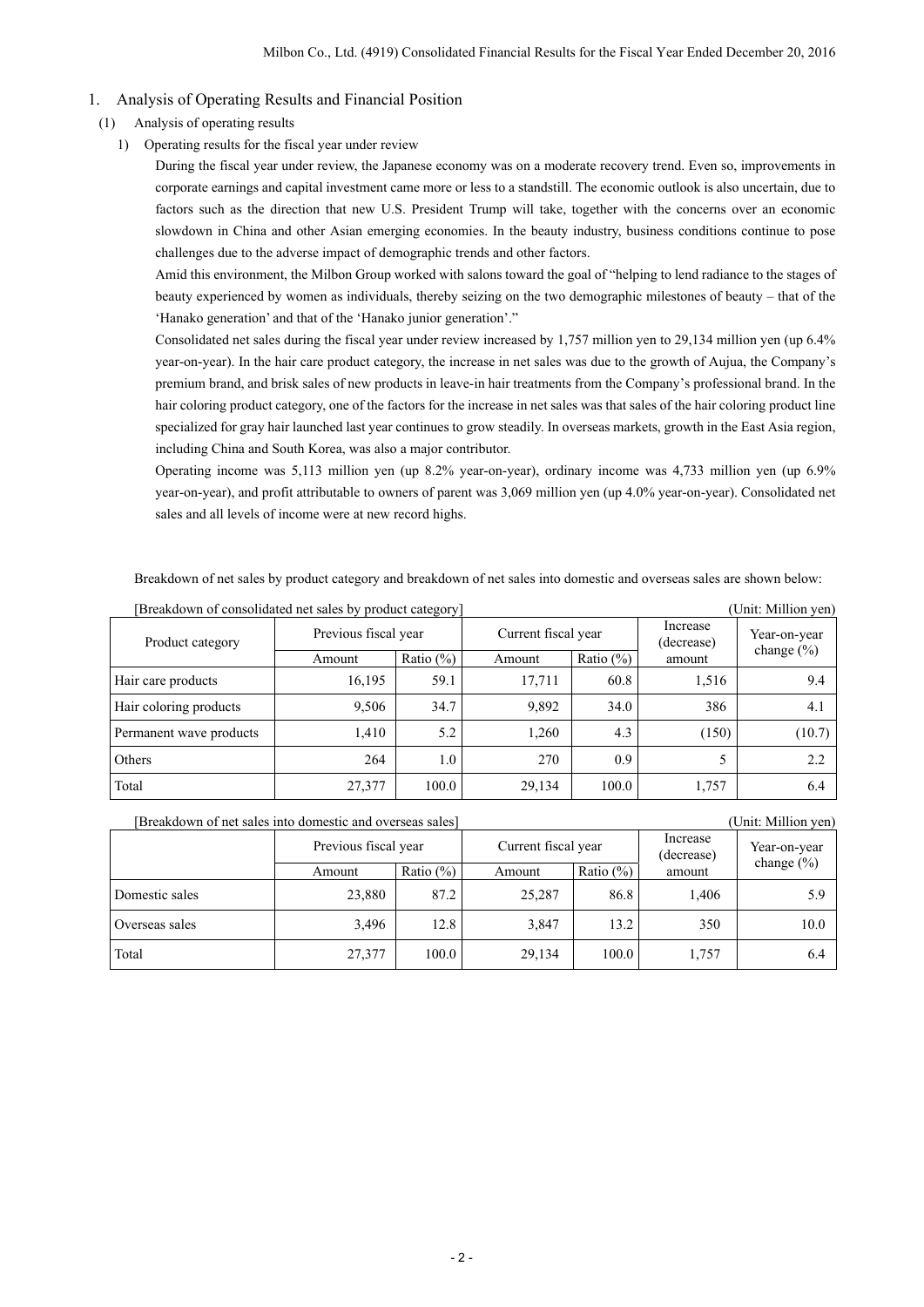#### 2) Outlook for fiscal 2017

Japan's economic outlook is uncertain due to factors including the economic slowdown in China and other Asian emerging economies and the direction that new U.S. President Trump will take. In the beauty industry, business conditions continue to pose challenges due to the adverse impact of demographic trends.

Amid this environment, the Milbon Group will work with salons premised on the goal of "supporting 'the development of lifelong hair designers' to create lifelong customers by understanding their generational perspectives and values, with the aim of improving productivity through consumption that spreads across generations." We will also stay on a growth track through measures including the full-scale rollout of premium brand "milbon" in the global market.

As a result of these efforts, the Company anticipates net sales of 31,000 million yen (up 6.4% year-on-year), operating income of 5,300 million yen (up 3.6% year-on-year), ordinary income of 4,890 million yen (up 3.3% year-on-year), and profit attributable to owners of parent of 3,450 million yen (up 12.4% year-on-year) on a consolidated basis for the next fiscal year.

#### (2) Analysis of financial position

1) Assets, liabilities and net assets

Total assets at the end of the fiscal year ended December 20, 2016 increased by 1,644 million yen compared to the end of the previous fiscal year to 32,444 million yen.

Current assets decreased by 1,213 million yen compared to the end of the previous fiscal year to 13,411 million yen. This was mainly due to the 1,500 million yen decrease in securities (jointly managed designated money trusts, etc.), the 888 million yen decrease in cash and deposits, the 545 million yen increase in merchandise and finished goods and the 380 million yen increase in notes and accounts receivable - trade.

Non-current assets increased by 2,858 million yen compared to the end of the previous fiscal year to 19,032 million yen. This was due mainly to the 2,399 million yen increase in property, plant and equipment associated with the extension work of the Yumegaoka Plant and the 391 million yen increase in intangible assets.

Current liabilities increased by 234 million yen compared to the end of the previous fiscal year to 4,591 million yen. This was due mainly to the 445 million yen increase in accounts payable - other.

Non-current liabilities decreased by 83 million yen compared to the end of the previous fiscal year to 146 million yen.

Net assets increased by 1,493 million yen compared to the end of the previous fiscal year to 27,706 million yen. This was due mainly to the 1,808 million yen increase in retained earnings and the 268 million yen decrease in foreign currency translation adjustment.

As a result, the equity ratio changed from 85.1% at the end of the previous fiscal year to 85.4%. Net assets per share based on the total outstanding shares as of the end of the period under review increased from 1,601.02 yen per share at the end of the previous fiscal year to 1,692.32 yen per share.

2) Cash flows

Cash and cash equivalents (hereinafter "net cash") at the end of the current fiscal year decreased by 2,349 million yen compared to the end of the previous fiscal year to 4,737 million yen, as a result of using the net cash provided by operating activities for the payment of income taxes and the purchase of property, plant and equipment.

#### (Cash flows from operating activities)

Net cash provided by operating activities amounted to 3,355 million yen. This was mainly the result of posting 4,426 million yen in profit before income taxes, depreciation of 1,083 million yen, 1,510 million yen in income taxes paid, the 710 million yen increase in inventories and the 402 million yen increase in notes and accounts receivable - trade.

(Cash flows from investing activities)

Net cash used in investing activities amounted to 4,366 million yen. This was mainly due to the purchase of property, plant and equipment of 3,748 million yen and the purchase of intangible assets of 520 million yen.

(Cash flows from financing activities)

Net cash used in financing activities amounted to 1,262 million yen. This was mainly due to the cash dividends paid to shareholders of 1,259 million yen.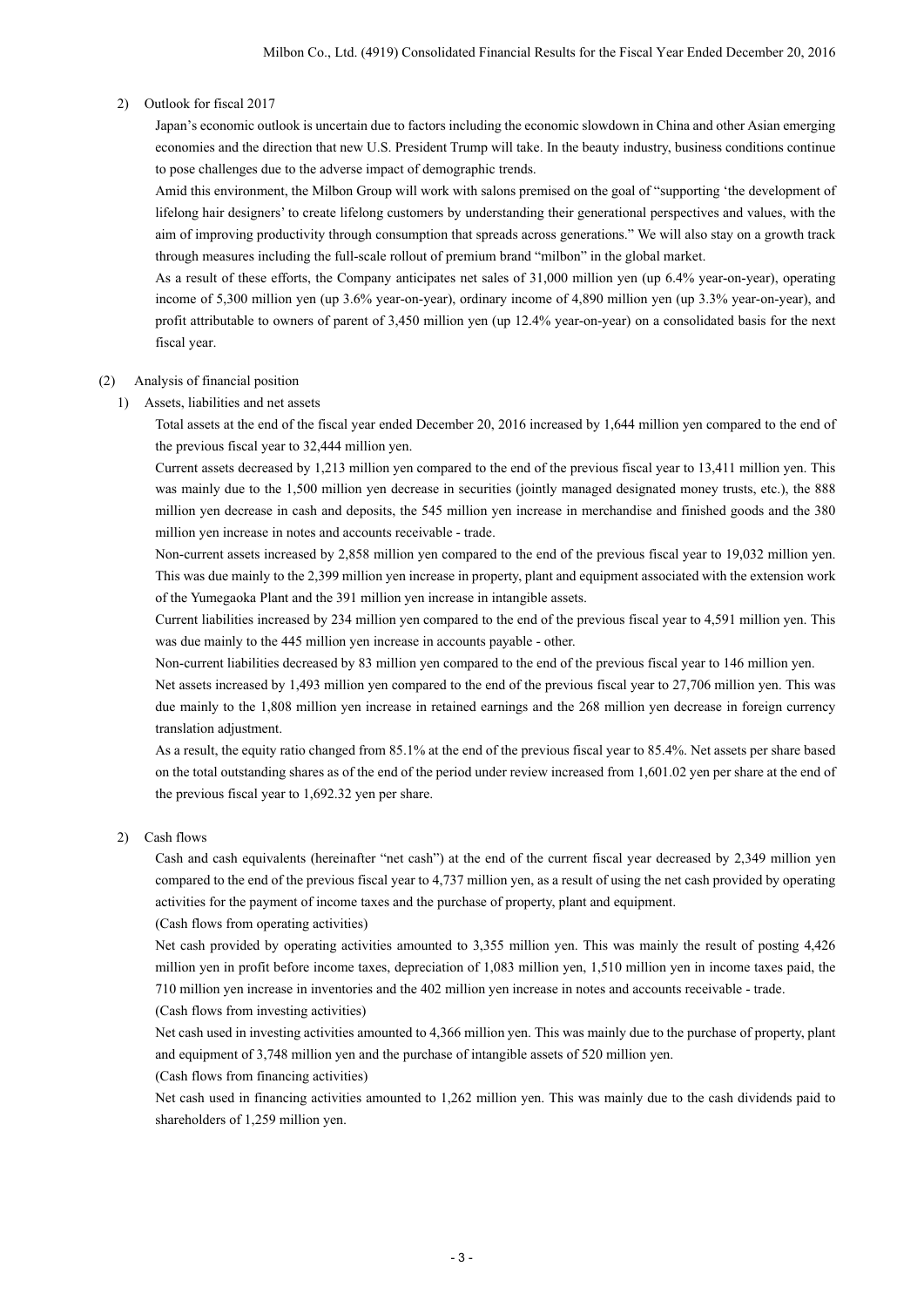#### (Reference) Cash flow-related indicators

|                                                      | Year ended   | Year ended   | Year ended   | Year ended   | Year ended   |  |
|------------------------------------------------------|--------------|--------------|--------------|--------------|--------------|--|
|                                                      | December 20. | December 20. | December 20. | December 20. | December 20, |  |
|                                                      | 2012         | 2013         | 2014         | 2015         | 2016         |  |
| Equity ratio $(\%)$                                  | 86.1         | 84.1         | 85.7         | 85.1         | 85.4         |  |
| Equity ratio based on market<br>value $(\% )$        | 163.8        | 243.3        | 183.0        | 264.2        | 223.3        |  |
| Interest-bearing debt to cash<br>flows ratio $(\% )$ | 2.7          | 2.3          | 3.0          | 2.1          | 2.4          |  |

(Notes) Equity ratio: Equity/net assets

Equity ratio based on market value: Total market capitalization/total assets

Interest-bearing debt to cash flows ratio: Interest-bearing debt/cash flows

- All indicators were calculated using consolidated financial statements.
- \* Total market capitalization was calculated by multiplying the closing stock price at the end of the period by the total number of outstanding shares at the end of the period (excluding treasury shares).
- Cash flows were shown as an operating cash flow in the consolidated statements of cash flows.
- Interest-bearing debt refers to all debt posted in the balance sheets upon which interest is paid. The amount of interest paid in the consolidated statements of cash flows was treated as an interest payment in the calculations above.

Interest-coverage ratio is not shown due to the fact that there were no interest payments.

(3) Basic policy on the distribution of profit and dividends for the fiscal year under review and the following fiscal year The Milbon Group considers the returning of profits to shareholders as an important management issue and makes it a basic

policy to pay dividends in accordance with its operating results, while enhancing its business structure by maintaining internal reserves to the end of improving its earnings in the future. Moreover, we have set the target dividend payout ratio at 40%. Interim dividends are determined at the Board of Directors meetings and year-end dividends at the general meeting of shareholders, and it is the Group's basic policy to pay dividends twice every fiscal year.

For the current fiscal year, upon comprehensively taking into account factors including our financial position and profit levels, we have decided to pay a year-end dividend of 40 yen per share. As a result, the total annual dividend per share will amount to 78 yen per share, which includes the interim dividend of 38 yen per share that has already been paid.

For the following fiscal year, we plan to pay an annual dividend of 82 yen per share.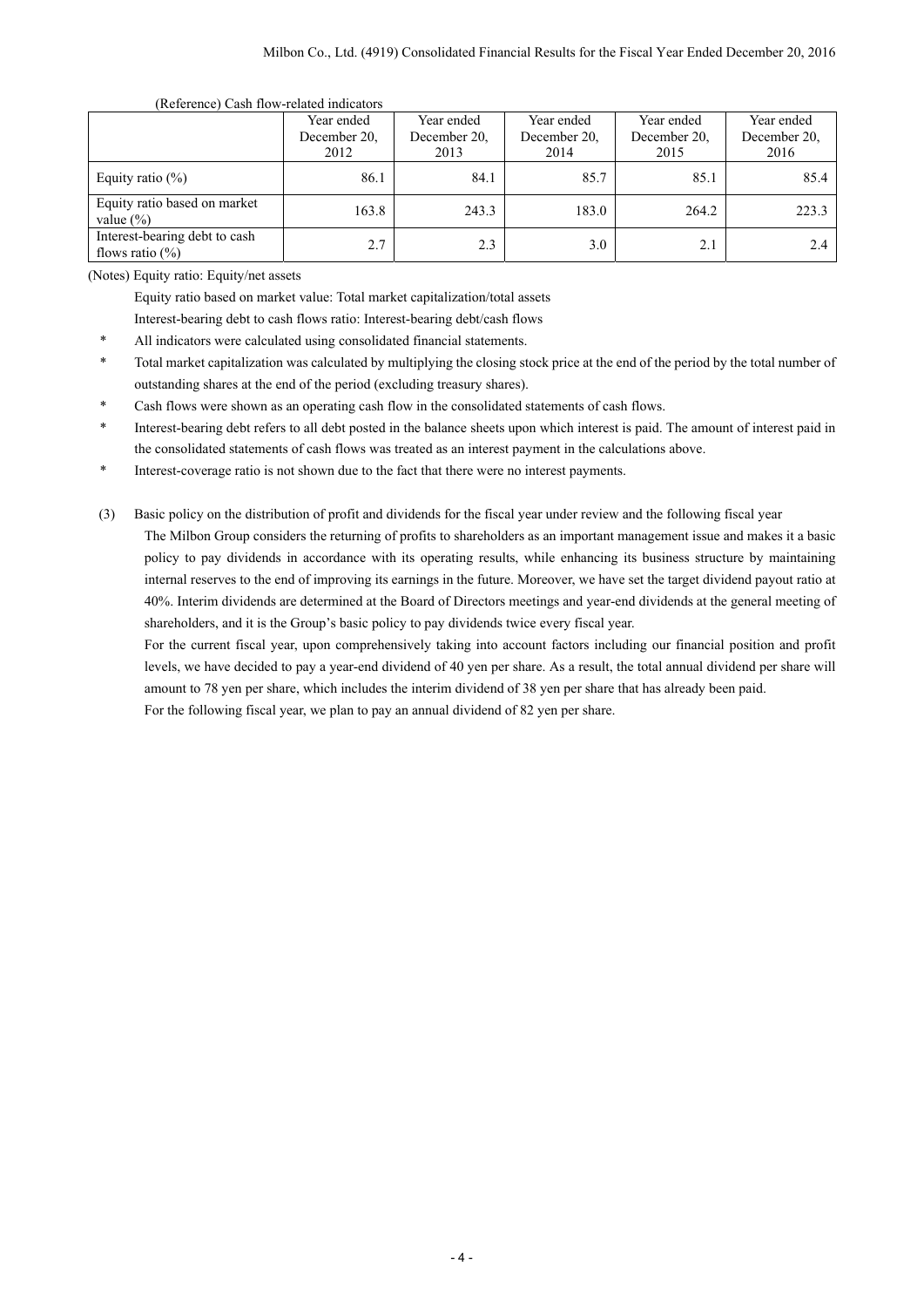## (4) Business and other risks

Risks that could potentially affect the operating results, stock price and financial position of the Milbon Group include the following.

The future risks identified in this section are based on assessments made by the Company as of the end of the fiscal year under review. The Group recognizes the possibility of these risk events actually occurring and has prepared policies to prevent and avert such risks and take appropriate measures to minimize the impact of such risks when they do occur.

1) Risks associated with global expansion

The Milbon Group is aggressively expanding its business into the overseas markets. Global expansion entails risks relating to intellectual property rights including counterfeit goods, unforeseeable changes in laws and regulations, and risks of social unrest due to terrorism, war and other factors. Such risks could have a major impact on the Group's operating results and financial position.

2) Information security

The Milbon Group has taken various measures to protect information assets including customers' personal information and confidential information. However, unforeseeable events, such as the leakage of information due to unauthorized access, could have a major impact on the Group's operating results and financial position.

3) Risks associated with debt collection

The Milbon Group deliberates and records necessary reserves upon regularly reviewing its business partners from both quantitative and qualitative perspectives and in terms of collection status. However, deterioration in the business partner's credit standing or events such as bankruptcy could have a major impact on the Group's operating results and financial position.

4) Risks associated with major accidents

The Milbon Group utilizes company cars in its sales activities. The Group implements safety measures that place maximum priority on human life, including strict control over driving and the reinforcement of safety training. However, should a major accident event occur, it could lead to the loss of the customers' and the public's trust in the Group and have a major impact on the Group's operating results and financial position.

## 5) Risks associated with product-related health hazards

Many Milbon Group products come into direct contact with consumers' hair and scalp, and as such the Milbon Group places top priority on its efforts to ensure product safety and quality. However, should an unforeseeable incident involving a major health hazard occur, it could lead to the loss of the customers' and the public's trust in the Group and have a major impact on the Group's operating results and financial position.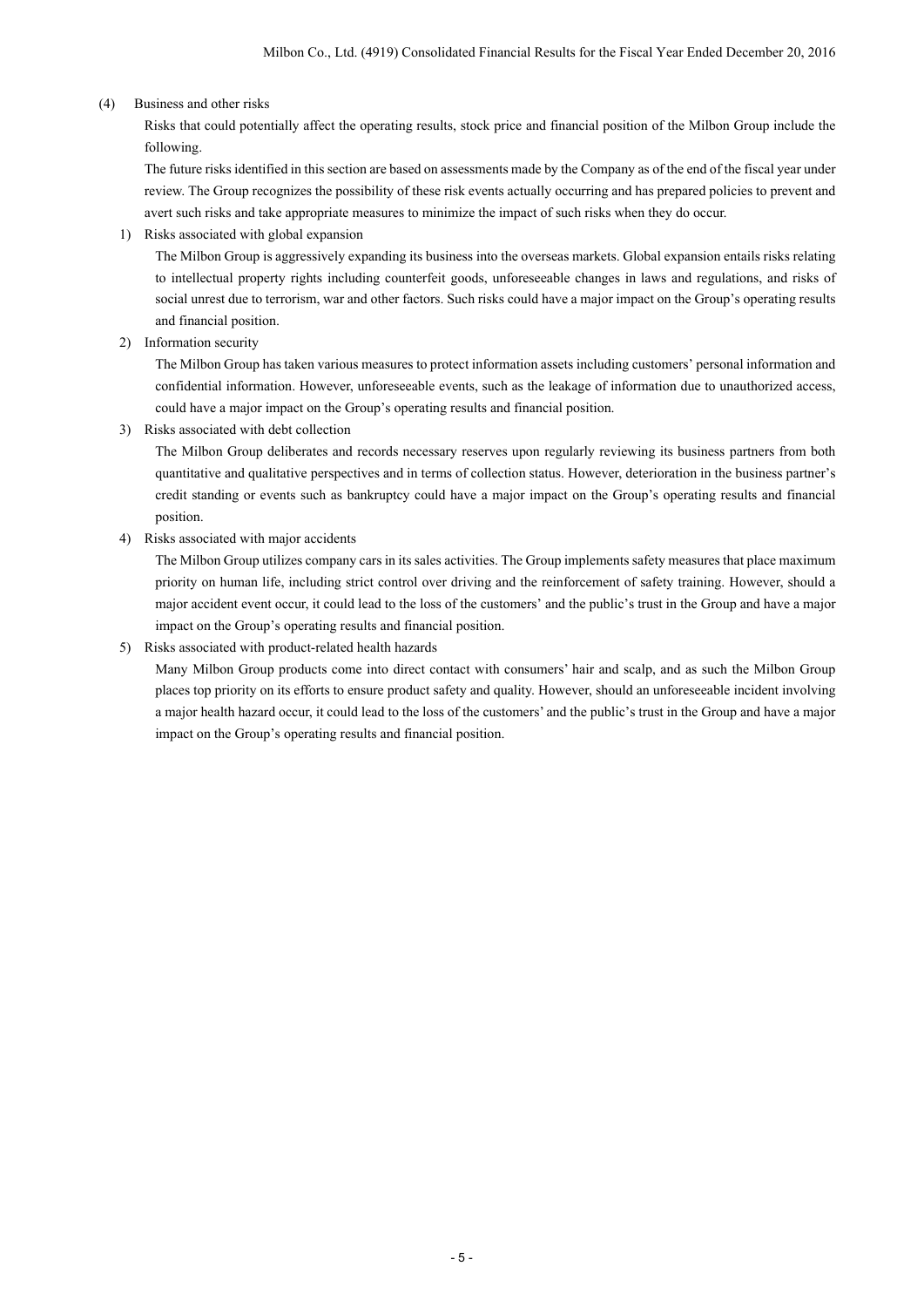# 2. Outline of the Milbon Group

| Name                                                                                                      | Location              | Capital stock<br>or capital<br>contribution | Main line of<br>business                   | Percentage of<br>voting rights held<br>$(\%)$ | Relationship with the<br>Company                                                                                         |
|-----------------------------------------------------------------------------------------------------------|-----------------------|---------------------------------------------|--------------------------------------------|-----------------------------------------------|--------------------------------------------------------------------------------------------------------------------------|
| (Consolidated subsidiary)<br>MILBON USA, INC.                                                             | New York, USA         | USD 2 million                               | Sale of hair<br>products                   |                                               | 100.0 Sells the Company's hair<br>products in the U.S.                                                                   |
| (Consolidated subsidiary)<br>Milbon Trading<br>(Shanghai) Co., Ltd.                                       | Shanghai, China       | JPY 430 million                             | Sale of hair<br>products                   |                                               | Sells the Company's hair<br>products in China.<br>100.0 Three executives hold<br>concurrent posts at the<br>Company.     |
| (Consolidated subsidiary)<br>Milbon Korea Co., Ltd.                                                       | Seoul,<br>South Korea |                                             | KRW 3,000 Sale of hair<br>million products |                                               | Sells the Company's hair<br>products in South Korea.<br>100.0 Two executives hold<br>concurrent posts at the<br>Company. |
| (Consolidated subsidiary)<br>MILBON (THAILAND) CO., Rayong, Thailand THB 450 million sale of hair<br>LTD. |                       |                                             | Manufacture and<br>products                |                                               | Manufactures and sells the<br>100.0 Company's hair products<br>in Thailand.                                              |

(Note) All companies fall under the category of "specified subsidiary."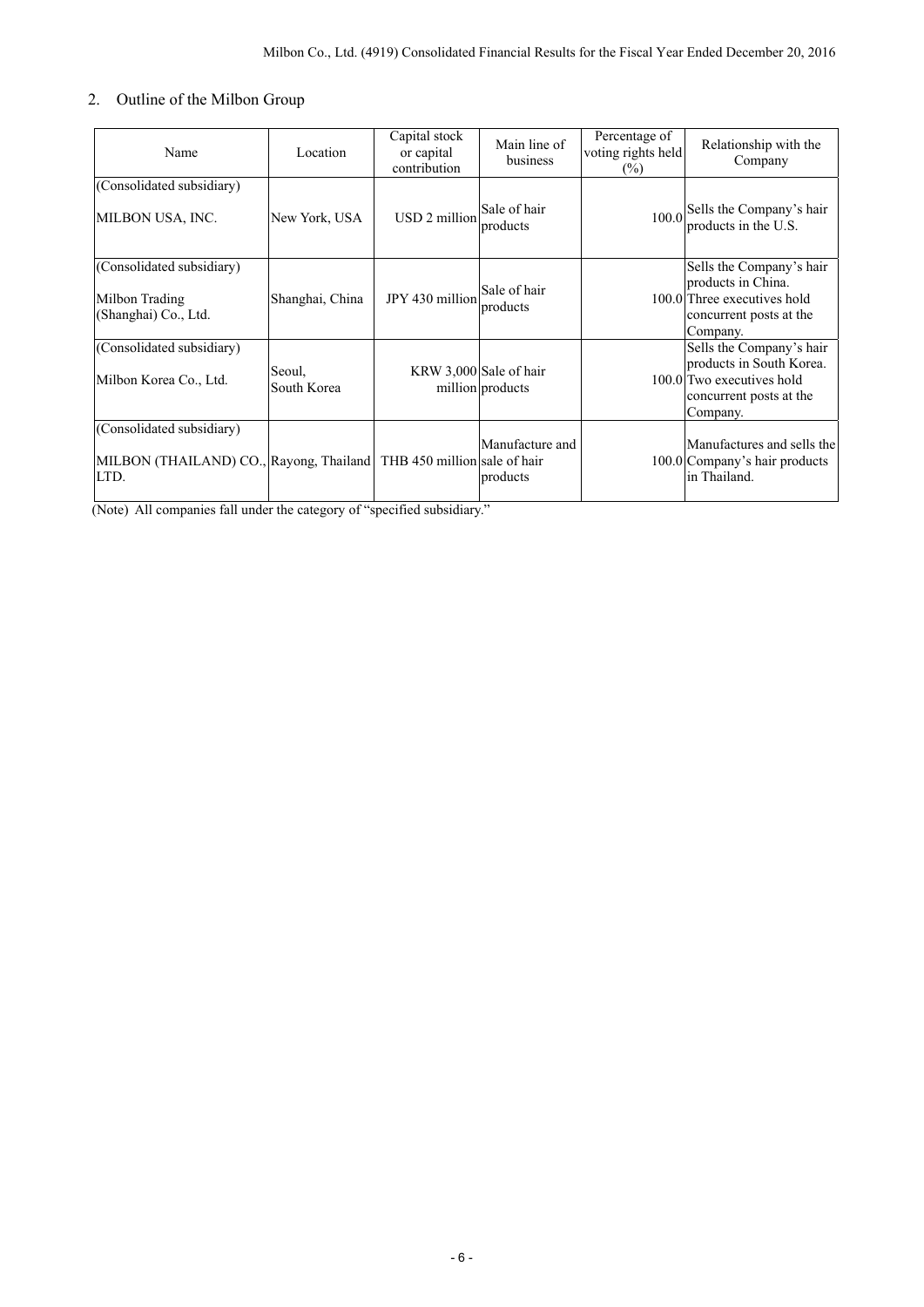The following diagram shows the positioning of Milbon Group companies and the Group's businesses. (Diagram of business activities)



- (Notes) 1. For overseas transactions, sales channels differ depending on the country.
	- 2. The main items for store sales are hair-care products.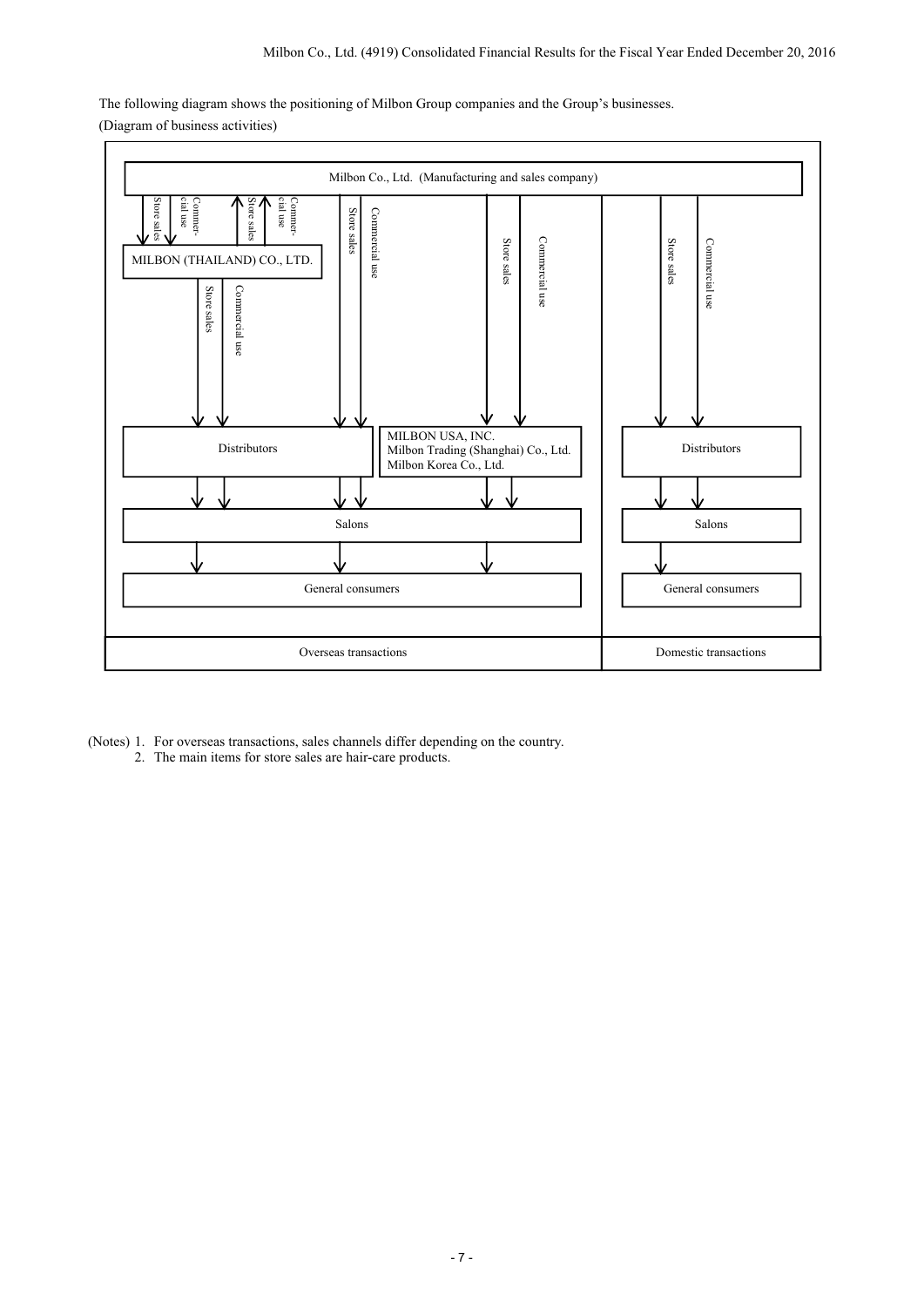## 3. Management Policy

## (1) Basic management policies

The Milbon Group has been developing its business that supports a beautiful way of life through hair designers. Given our aim or building long-term relationships of trust with customers, we have created a brand statement which embodies the value we deliver to our customers through business pursued by the Milbon Group, combined with a slogan symbolizing the brand statement.

―Brand Statement―

*"To live beautifully.* 

*It's how we approach the world. It's the one, single idea that drives us.* 

*Our hair frames our personal beauty—how it's styled, how it feels, how it flows.* 

*It sets the stage for the inner self we radiate. Everyone's hair is unique, and everyone's beauty is, too. Our purpose is to help every woman find, embrace, and express her individuality—to head out into each day confidently and gracefully, and to live vibrantly.* 

*For more than 50 years, professional stylists have been our partners: we learn from and inspire each other. What unites us is our passion for transforming everything we touch into something beautiful. Together, we constantly push the boundaries of the global haircare industry. Together, we help give women the confidence, sophistication, and grace with which they inspire the world."* 

―Brand Slogan―

*Milbon. Find Your Beauty.* 

(2) Target management indices

 From the standpoint of effectively utilizing shareholders' equity and boosting earning power, the Milbon Group aims to exceed the following indices in 2019, the final year of the Medium Term 5-Year Business Vision (2015-2019).

- 1) ROE (Return On Equity): 12%
- 2) Consolidated Operating Income Ratio: 20%

## (3) Medium- to long-term management strategies and target management indices

 The Milbon Group has formulated a Medium Term 5-Year Business Vision (2015-2019) covering the 5-year period beginning in 2015. The Milbon Group has set forth the following global vision: "Milbon aims to be the global No.1, first as a Japanese professional manufacturer, by cultivating global field ideas through human resource development and training in order for hair designers to achieve their goals," and aims to achieve consolidated net sales of 35,000 million yen, consolidated operating income of 7,000 million yen and overseas sales to total sales ratio of 18.6% in 2019, the final year of the 5-year plan.

As a part of this, we will develop personnel who can conduct business on a global basis and who will lead the company in the future, as well as develop products and engage in marketing activities on a localized basis.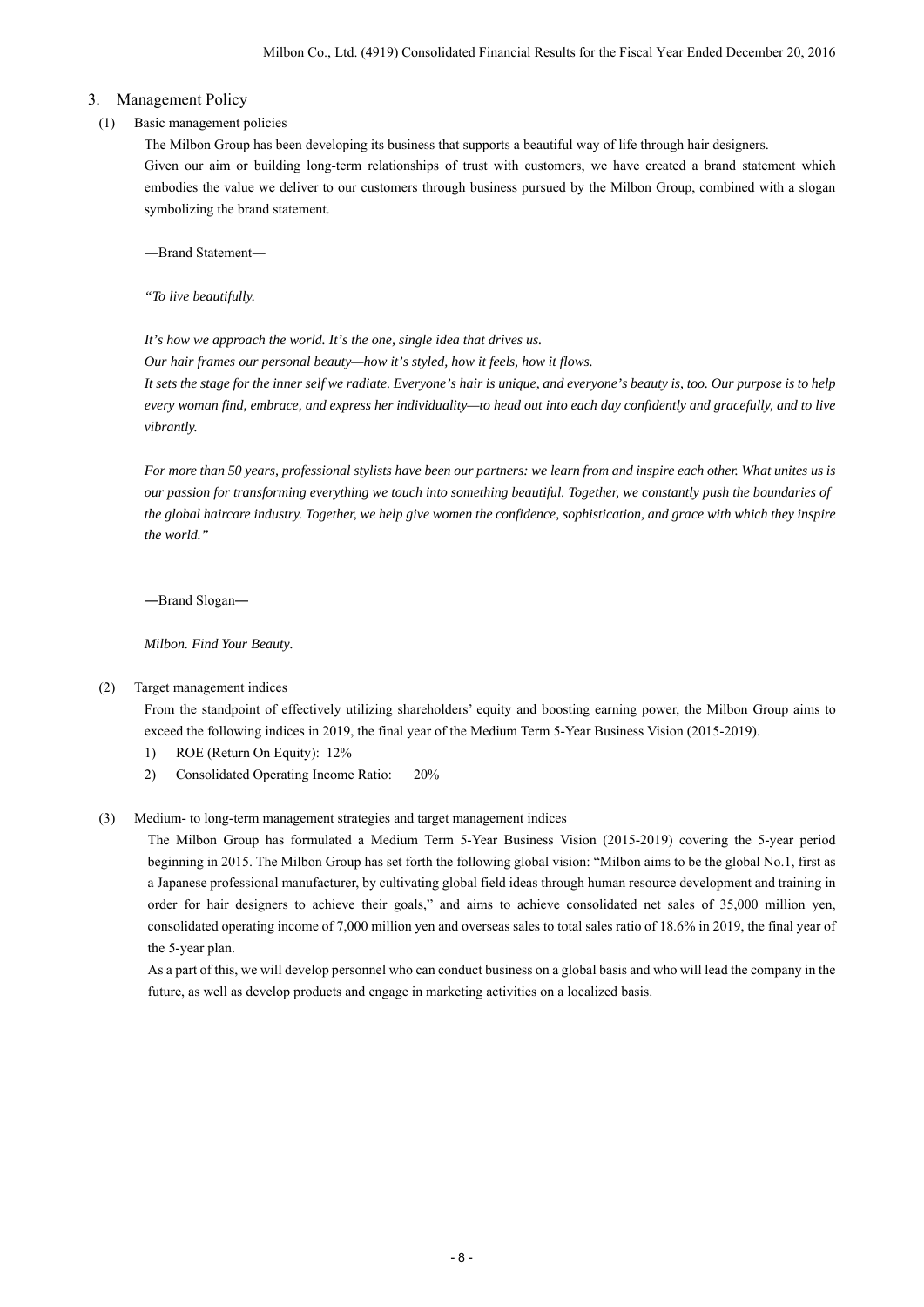| (Vision by area) |                                                                                                                               |
|------------------|-------------------------------------------------------------------------------------------------------------------------------|
| Japan            | : Be the first in the world to create an aging beauty model to respond to the declining birthrate<br>and the aging of society |
|                  |                                                                                                                               |
| East Asia        | : Foster local employees and promote educational and marketing activities to create a growth                                  |
|                  | track which will be the pillar for Asia, including the earnings structure                                                     |
| Southeast Asia   | : Start full-scale operation of the Thai Factory and create a foundation that will become a new                               |
|                  | growth pillar after Japan and East Asia                                                                                       |
| U.S. and Europe  | : Switch the business model to a distributor based system, and create opportunities to enter the                              |
|                  | market in Europe                                                                                                              |

(Global financial strategy)

- Execute growth investment in order to build a global product supply framework and develop more localized marketing activities in each region.
- Carry out shareholder returns with a target payout ratio of 40%, proactively returning to investors the profits earned through growth. Also, conduct stock splits as appropriate in light of the share price and liquidity in the market.

Based on the above strategies, we aim to be No.1 in Asia and enter the top five in the world in the hair care products professional use market in 2019, the final year of the 5-year plan.

- (4) Tasks to be addressed by the Company
	- 1) In terms of the sales framework, in order to achieve further evolution in the Fieldperson (education-oriented sales representative) strategy, raise the quality of sales activities and educational support for salons through selection and concentration of field activities and create Milbon salons that will be the model for activities and success.
	- 2) In product development, further improve Target Authority Customer (TAC) product development system, which catches the latest changes in hair design trends and utilizes such information in development.
	- 3) Discover customers' latent needs and improve product development technologies with basic and fundamental research to respond to such needs.
	- 4) Build a product supply framework which matches the needs of each region by improving the production capacity of plants in Japan and overseas, and by raising the efficiency of the distribution system.
	- 5) In order to advance our global vision, develop a system for fostering human resources capable of international business activities, executives with a keen sense of management and specialists.

## 4. Basic Rationale for Selecting the Accounting Standards

The Milbon Group currently prepares the consolidated financial statements according to the generally accepted accounting standards in Japan (Japanese GAAP), as it makes it possible to compare the consolidated financial statements against previous fiscal year and against other companies.

With regard to adoption of International Financial Reporting Standards (IFRS), it is the Group's policy to respond to this issue appropriately based on consideration of various domestic and international circumstances.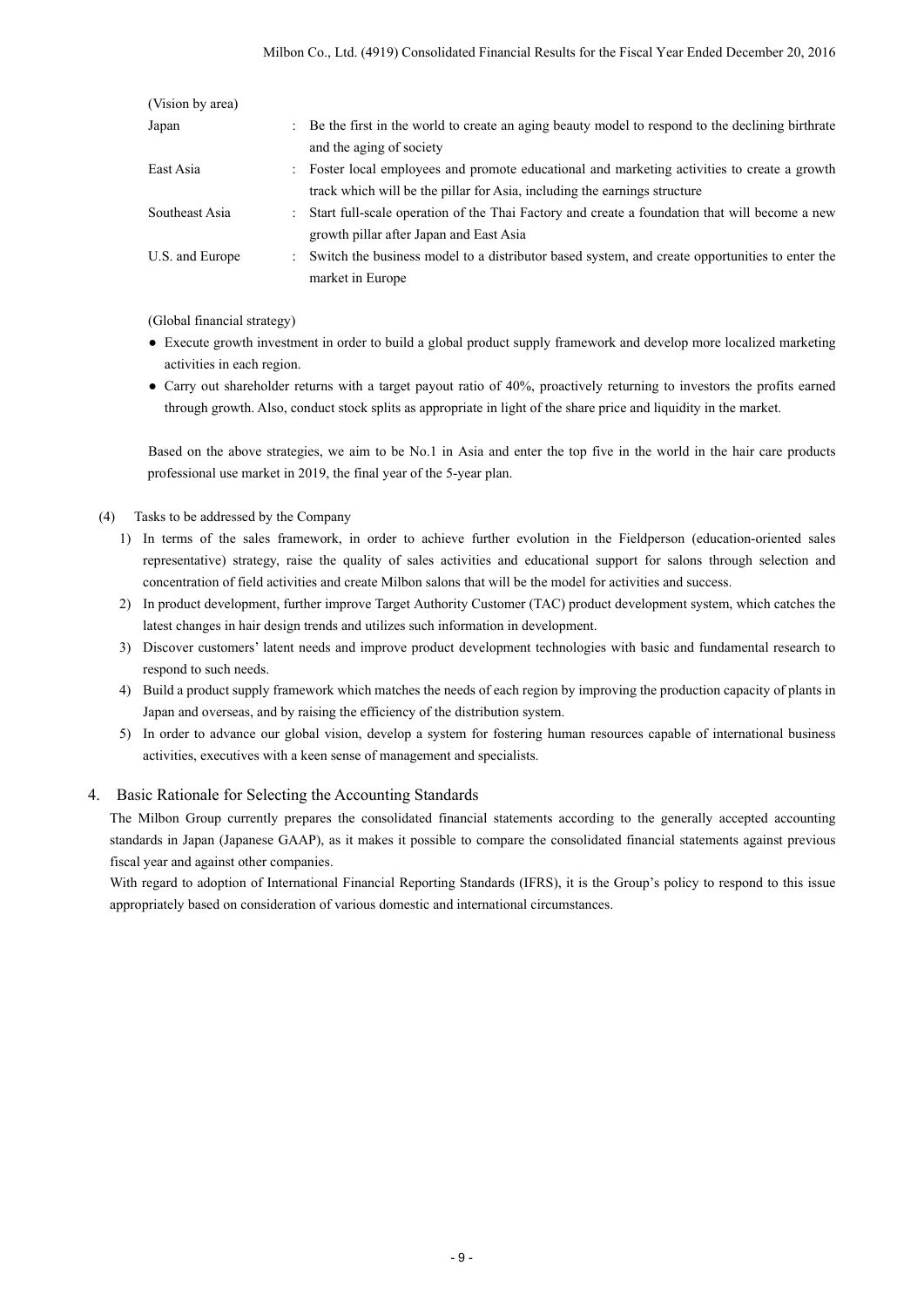# 5. Consolidated Financial Statements

(1) Consolidated Balance Sheets

|                                        |                                                   | (Thousand yen)                                          |
|----------------------------------------|---------------------------------------------------|---------------------------------------------------------|
|                                        | Previous Fiscal Year<br>(As of December 20, 2015) | <b>Current Fiscal Year</b><br>(As of December 20, 2016) |
| Assets                                 |                                                   |                                                         |
| Current assets                         |                                                   |                                                         |
| Cash and deposits                      | 4,912,293                                         | 4,023,328                                               |
| Notes and accounts receivable - trade  | 3,424,543                                         | 3,805,519                                               |
| <b>Securities</b>                      | 2,500,000                                         | 1,000,000                                               |
| Merchandise and finished goods         | 2,428,521                                         | 2,974,165                                               |
| Work in process                        | 30,925                                            | 36,684                                                  |
| Raw materials and supplies             | 835,568                                           | 883,147                                                 |
| Deferred tax assets                    | 278,166                                           | 289,131                                                 |
| Other                                  | 263,456                                           | 573,252                                                 |
| Allowance for doubtful accounts        | (48, 570)                                         | (173,901)                                               |
| Total current assets                   | 14,624,904                                        | 13,411,329                                              |
| Non-current assets                     |                                                   |                                                         |
| Property, plant and equipment          |                                                   |                                                         |
| Buildings and structures               | 9,019,076                                         | 11,826,282                                              |
| Accumulated depreciation               | (4,756,405)                                       | (5,031,190)                                             |
| Buildings and structures, net          | 4,262,671                                         | 6,795,092                                               |
| Machinery, equipment and vehicles      | 4,891,566                                         | 6,219,285                                               |
| Accumulated depreciation               | (3,771,219)                                       | (3,841,667)                                             |
| Machinery, equipment and vehicles, net | 1,120,346                                         | 2,377,617                                               |
| Land                                   | 5,277,410                                         | 5,154,087                                               |
| Construction in progress               | 1,348,999                                         | 21,093                                                  |
| Other                                  | 2,191,555                                         | 2,161,337                                               |
| Accumulated depreciation               | (1,919,490)                                       | (1,828,094)                                             |
| Other, net                             | 272,064                                           | 333,243                                                 |
| Total property, plant and equipment    | 12,281,492                                        | 14,681,134                                              |
| Intangible assets                      | 398,357                                           | 789,601                                                 |
| Investments and other assets           |                                                   |                                                         |
| Investment securities                  | 2,525,286                                         | 2,621,957                                               |
| Net defined benefit asset              | 278,650                                           | 249,854                                                 |
| Deferred tax assets                    | 5,330                                             | 6,667                                                   |
| Other                                  | 734,891                                           | 737,198                                                 |
| Allowance for doubtful accounts        | (49,681)                                          | (53, 556)                                               |
| Total investments and other assets     | 3,494,477                                         | 3,562,121                                               |
| Total non-current assets               | 16,174,327                                        | 19,032,857                                              |
| Total assets                           | 30,799,232                                        | 32,444,187                                              |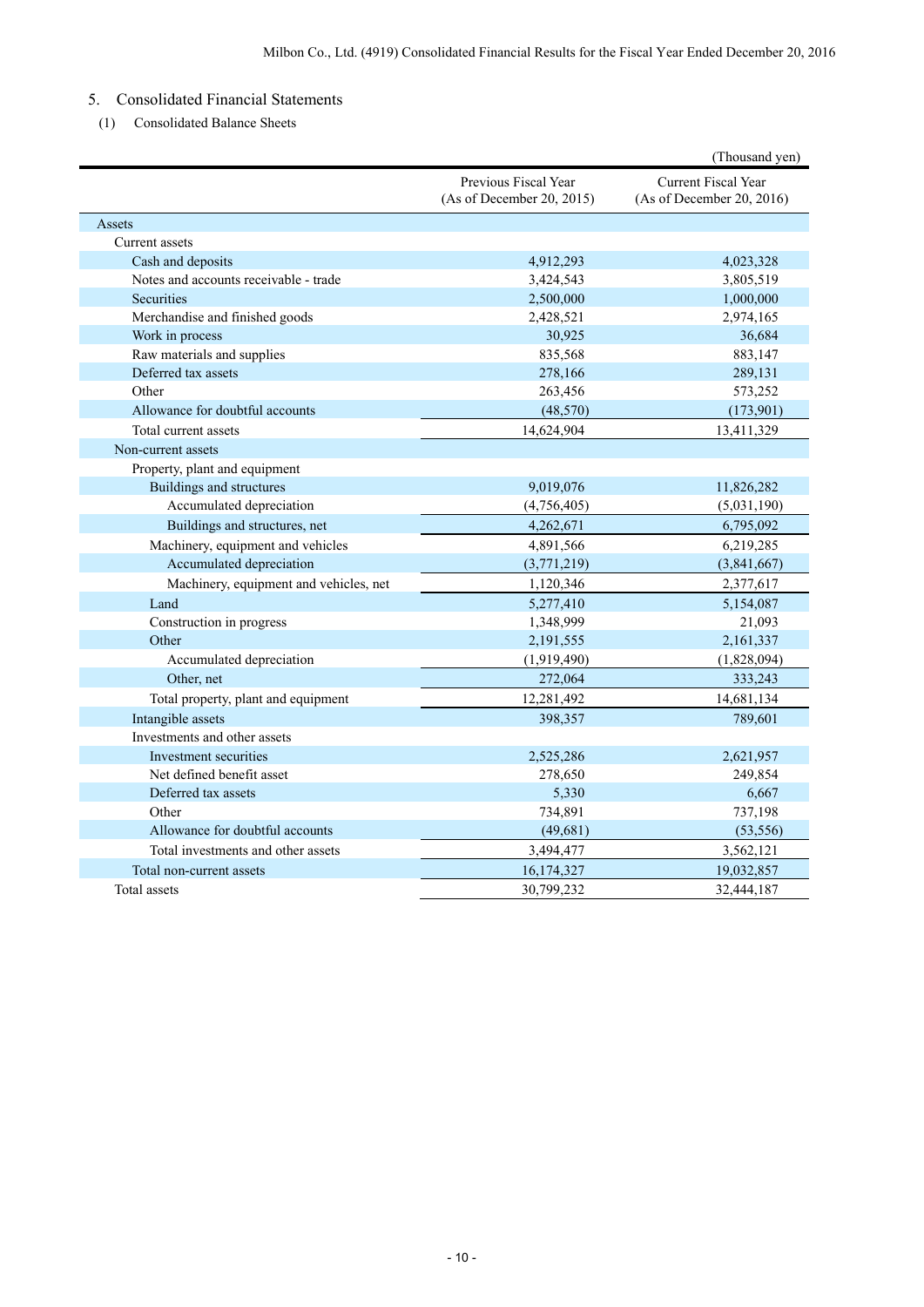|                                              |                                                   | (Thousand yen)                                          |
|----------------------------------------------|---------------------------------------------------|---------------------------------------------------------|
|                                              | Previous Fiscal Year<br>(As of December 20, 2015) | <b>Current Fiscal Year</b><br>(As of December 20, 2016) |
| Liabilities                                  |                                                   |                                                         |
| <b>Current liabilities</b>                   |                                                   |                                                         |
| Accounts payable - trade                     | 684,978                                           | 687,193                                                 |
| Accounts payable - other                     | 2,343,762                                         | 2,788,818                                               |
| Income taxes payable                         | 749,005                                           | 678,180                                                 |
| Provision for sales returns                  | 18,394                                            | 15,198                                                  |
| Provision for bonuses                        | 108,823                                           | 137,562                                                 |
| Other                                        | 451,599                                           | 284,059                                                 |
| Total current liabilities                    | 4,356,565                                         | 4,591,012                                               |
| Non-current liabilities                      |                                                   |                                                         |
| Net defined benefit liability                | 27,425                                            | 32,270                                                  |
| Deferred tax liabilities                     | 117,962                                           | 30,667                                                  |
| Other                                        | 84,745                                            | 83,788                                                  |
| Total non-current liabilities                | 230,133                                           | 146,726                                                 |
| <b>Total liabilities</b>                     | 4,586,698                                         | 4,737,738                                               |
| Net assets                                   |                                                   |                                                         |
| Shareholders' equity                         |                                                   |                                                         |
| Capital stock                                | 2,000,000                                         | 2,000,000                                               |
| Capital surplus                              | 199,748                                           | 199,946                                                 |
| Retained earnings                            | 23,440,262                                        | 25,248,823                                              |
| Treasury shares                              | (542,094)                                         | (544, 946)                                              |
| Total shareholders' equity                   | 25,097,916                                        | 26,903,823                                              |
| Accumulated other comprehensive income       |                                                   |                                                         |
| Valuation difference on available-for-sale   | 737,221                                           | 752,695                                                 |
| securities                                   |                                                   |                                                         |
| Foreign currency translation adjustment      | 311,451                                           | 43,336                                                  |
| Remeasurements of defined benefit plans      | 65,944                                            | 6,592                                                   |
| Total accumulated other comprehensive income | 1,114,616                                         | 802,624                                                 |
| Total net assets                             | 26,212,533                                        | 27,706,448                                              |
| Total liabilities and net assets             | 30,799,232                                        | 32,444,187                                              |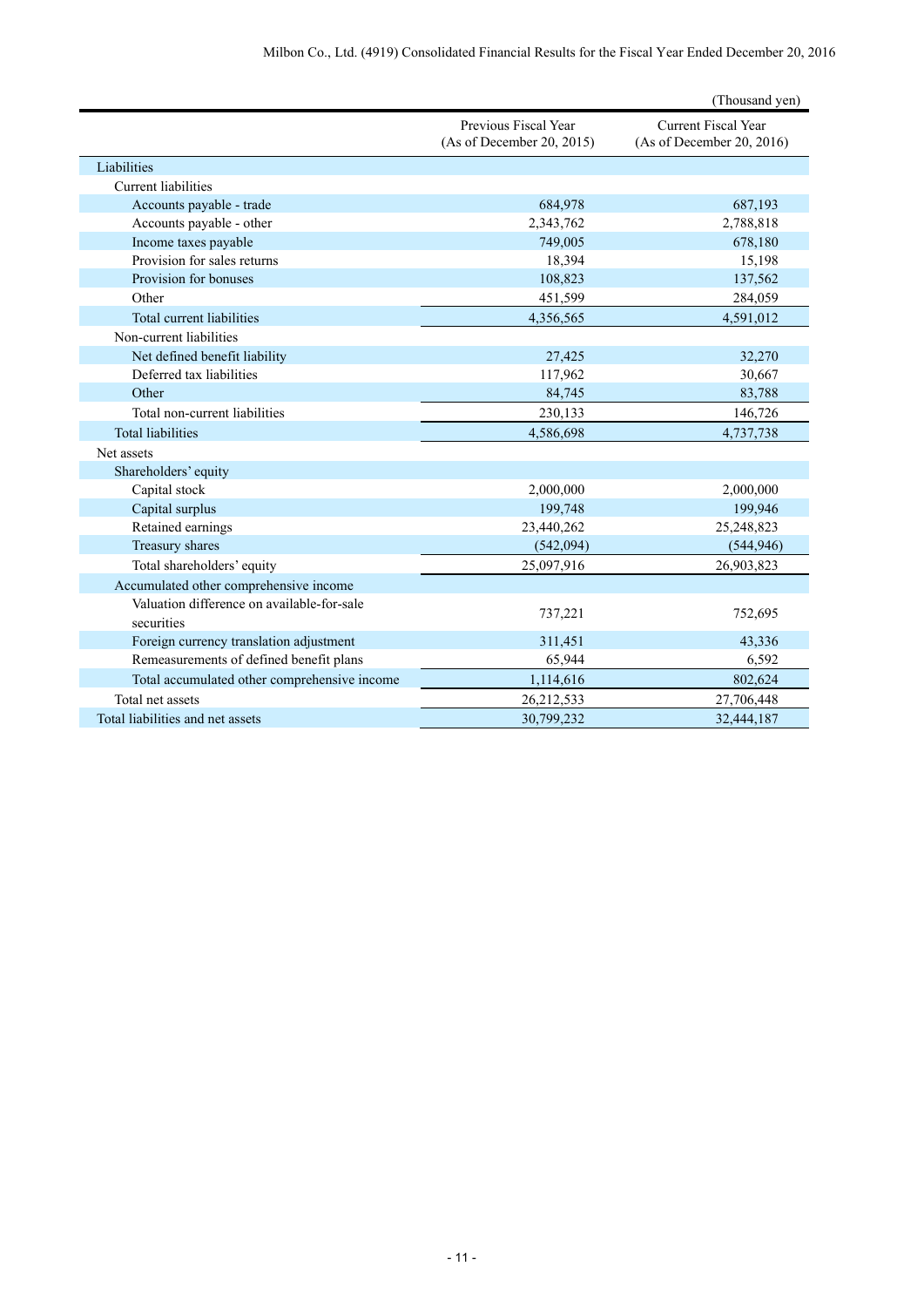# (2) Consolidated Statements of Earnings and Consolidated Statements of Comprehensive Income

| Consolidated Statements of Earnings |  |  |
|-------------------------------------|--|--|
|-------------------------------------|--|--|

|                                              |                                                                                      | (Thousand yen)                                                                              |
|----------------------------------------------|--------------------------------------------------------------------------------------|---------------------------------------------------------------------------------------------|
|                                              | Fiscal Year Ended<br>December 20, 2015<br>(December 21, 2014 -<br>December 20, 2015) | <b>Fiscal Year Ended</b><br>December 20, 2016<br>(December 21, 2015 -<br>December 20, 2016) |
| Net sales                                    | 27,377,173                                                                           | 29,134,631                                                                                  |
| Cost of sales                                | 8,695,222                                                                            | 9,034,279                                                                                   |
| Gross profit                                 | 18,681,951                                                                           | 20,100,351                                                                                  |
| Selling, general and administrative expenses | 13,954,349                                                                           | 14,986,915                                                                                  |
| Operating income                             | 4,727,601                                                                            | 5,113,435                                                                                   |
| Non-operating income                         |                                                                                      |                                                                                             |
| Interest income                              | 6,098                                                                                | 4,377                                                                                       |
| Dividend income                              | 50,478                                                                               | 54,452                                                                                      |
| Company house defrayment income              | 61,611                                                                               | 59,582                                                                                      |
| Gain on surrender of insurance               | 43,962                                                                               | 5,910                                                                                       |
| Other                                        | 27,272                                                                               | 28,226                                                                                      |
| Total non-operating income                   | 189,422                                                                              | 152,549                                                                                     |
| Non-operating expenses                       |                                                                                      |                                                                                             |
| Sales discounts                              | 447,972                                                                              | 472,361                                                                                     |
| Foreign exchange losses                      | 35,619                                                                               | 59,340                                                                                      |
| Other                                        | 5,910                                                                                | 605                                                                                         |
| Total non-operating expenses                 | 489,501                                                                              | 532,307                                                                                     |
| Ordinary income                              | 4,427,523                                                                            | 4,733,678                                                                                   |
| Extraordinary income                         |                                                                                      |                                                                                             |
| Gain on sales of non-current assets          | 1,403                                                                                | 95                                                                                          |
| Total extraordinary income                   | 1,403                                                                                | 95                                                                                          |
| <b>Extraordinary losses</b>                  |                                                                                      |                                                                                             |
| Loss on retirement of non-current assets     | 13,128                                                                               | 66,238                                                                                      |
| Impairment loss                              |                                                                                      | 241,389                                                                                     |
| Total extraordinary losses                   | 13,128                                                                               | 307,627                                                                                     |
| Profit before income taxes                   | 4,415,797                                                                            | 4,426,145                                                                                   |
| Income taxes - current                       | 1,420,048                                                                            | 1,410,348                                                                                   |
| Income taxes - deferred                      | 45,271                                                                               | (53, 420)                                                                                   |
| Total income taxes                           | 1,465,319                                                                            | 1,356,928                                                                                   |
| Profit                                       | 2,950,478                                                                            | 3,069,216                                                                                   |
| Profit attributable to owners of parent      | 2,950,478                                                                            | 3,069,216                                                                                   |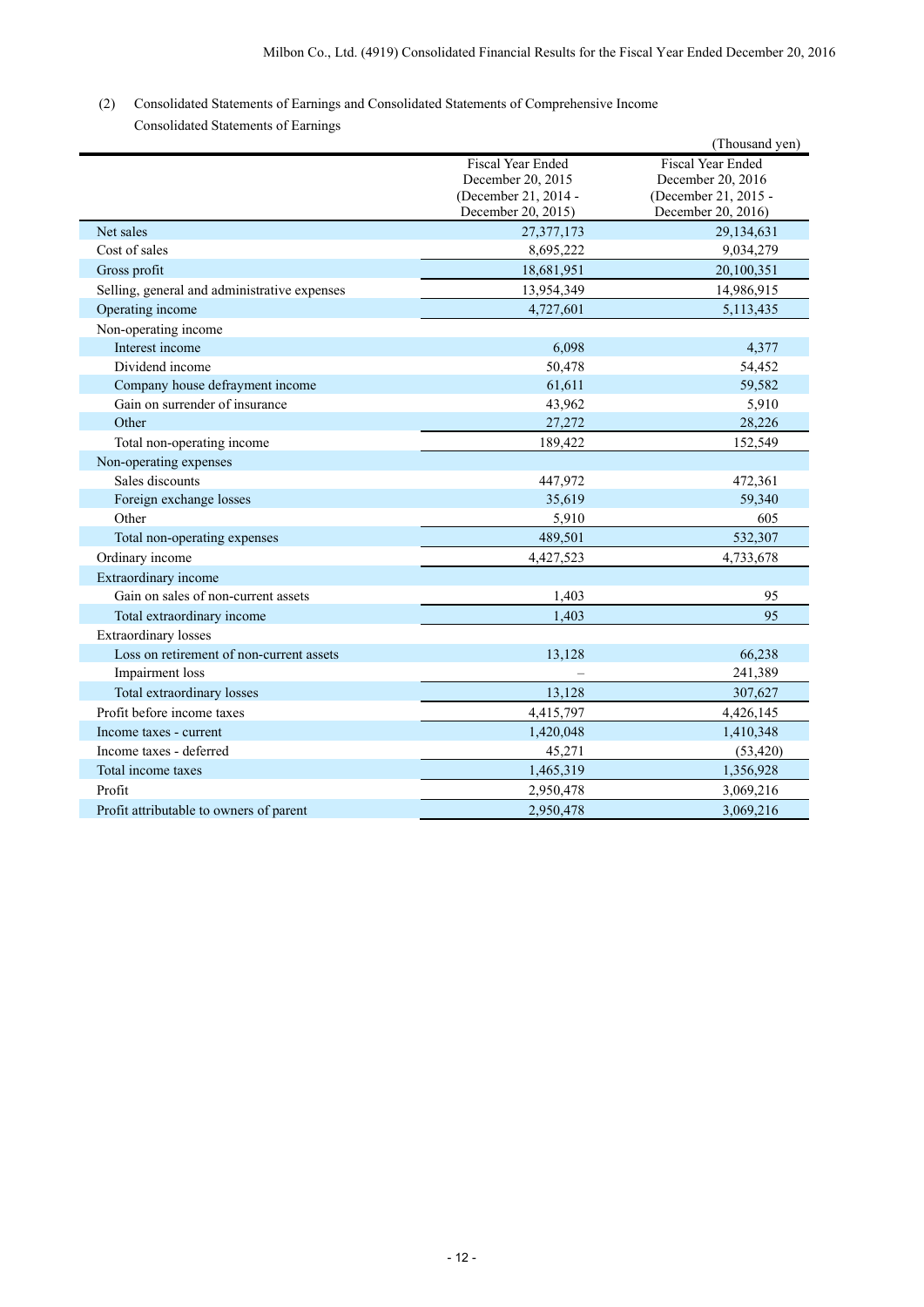Consolidated Statements of Comprehensive Income

|                                                       |                          | (Thousand yen)           |
|-------------------------------------------------------|--------------------------|--------------------------|
|                                                       | <b>Fiscal Year Ended</b> | <b>Fiscal Year Ended</b> |
|                                                       | December 20, 2015        | December 20, 2016        |
|                                                       | (December 21, 2014 -     | (December 21, 2015 -     |
|                                                       | December 20, 2015)       | December 20, 2016)       |
| Profit                                                | 2,950,478                | 3,069,216                |
| Other comprehensive income                            |                          |                          |
| Valuation difference on available-for-sale securities | 368,701                  | 15,474                   |
| Foreign currency translation adjustment               | 551                      | (268, 114)               |
| Remeasurements of defined benefit plans, net of tax   | (39, 144)                | (59,351)                 |
| Total other comprehensive income                      | 330,108                  | (311,991)                |
| Comprehensive income                                  | 3,280,586                | 2,757,224                |
| Comprehensive income attributable to                  |                          |                          |
| Comprehensive income attributable to owners of        |                          |                          |
| parent                                                | 3,280,586                | 2,757,224                |
| Comprehensive income attributable to                  |                          |                          |
| non-controlling interests                             |                          |                          |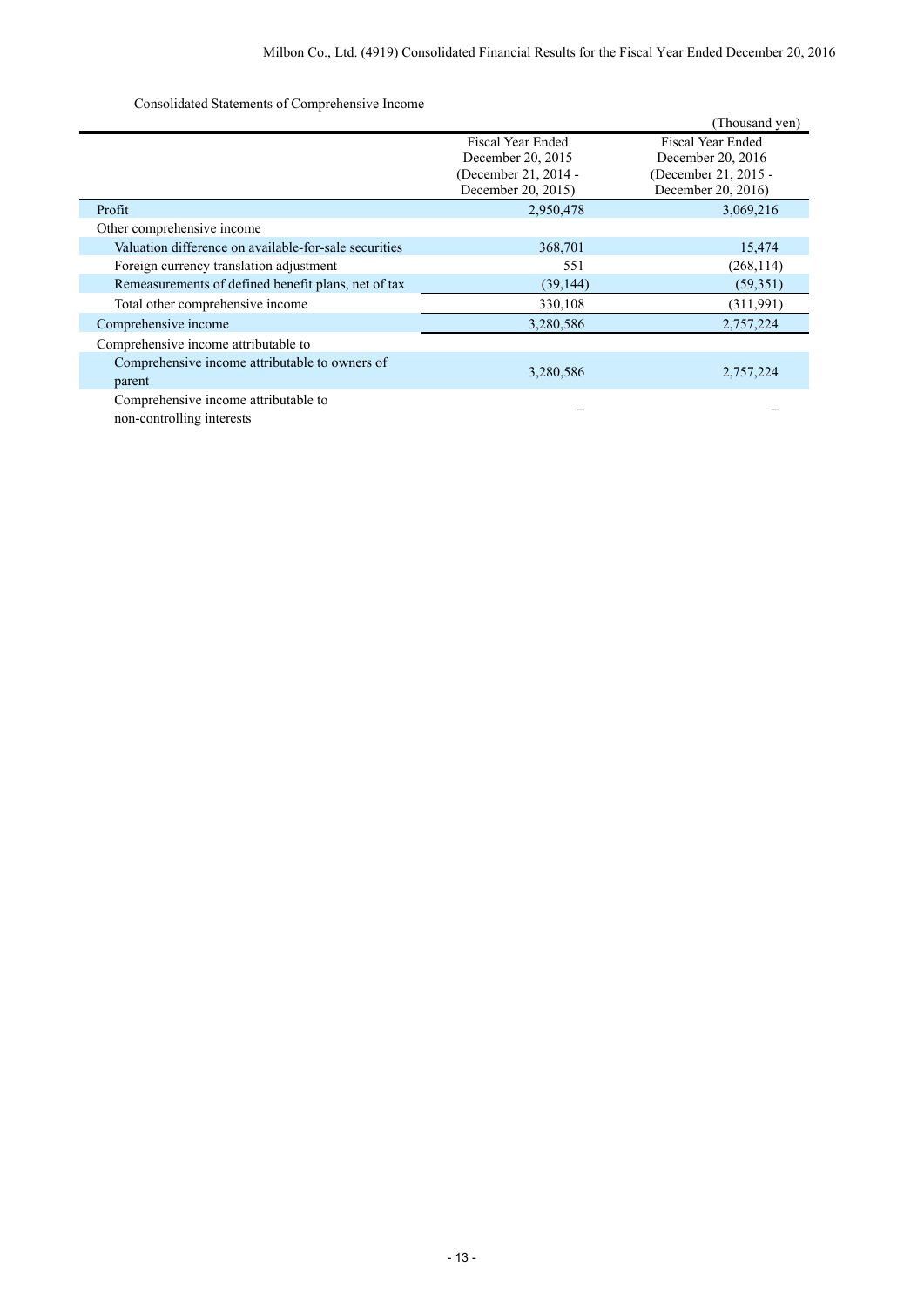## (3) Consolidated Statements of Changes in Shareholders' Equity Fiscal Year Ended December 20, 2015 (December 21, 2014 - December 20, 2015)

|                                                            |                      |                 |                   |                 | (Thousand yen)                |
|------------------------------------------------------------|----------------------|-----------------|-------------------|-----------------|-------------------------------|
|                                                            | Shareholders' equity |                 |                   |                 |                               |
|                                                            | Capital stock        | Capital surplus | Retained earnings | Treasury shares | Total shareholders'<br>equity |
| Balance at beginning of<br>current period                  | 2,000,000            | 199,599         | 21,655,660        | (535, 654)      | 23,319,606                    |
| Cumulative effects of<br>changes in accounting<br>policies |                      |                 | (36, 103)         |                 | (36, 103)                     |
| Restated balance                                           | 2,000,000            | 199,599         | 21,619,557        | (535, 654)      | 23,283,502                    |
| Changes of items during<br>period                          |                      |                 |                   |                 |                               |
| Dividends of surplus                                       |                      |                 | (1, 129, 773)     |                 | (1,129,773)                   |
| Profit attributable to<br>owners of parent                 |                      |                 | 2,950,478         |                 | 2,950,478                     |
| Purchase of treasury<br>shares                             |                      |                 |                   | (6,933)         | (6,933)                       |
| Disposal of treasury shares                                |                      | 148             |                   | 493             | 642                           |
| Net changes of items other<br>than shareholders' equity    |                      |                 |                   |                 |                               |
| Total changes of items during<br>period                    |                      | 148             | 1,820,704         | (6, 439)        | 1,814,413                     |
| Balance at end of current<br>period                        | 2,000,000            | 199,748         | 23,440,262        | (542,094)       | 25,097,916                    |

|                                                            | Accumulated other comprehensive income                      |                                               |                                            |                                                    |                  |
|------------------------------------------------------------|-------------------------------------------------------------|-----------------------------------------------|--------------------------------------------|----------------------------------------------------|------------------|
|                                                            | Valuation difference<br>on available-for-sale<br>securities | Foreign currency<br>translation<br>adjustment | Remeasurements of<br>defined benefit plans | Total accumulated<br>other comprehensive<br>income | Total net assets |
| Balance at beginning of<br>current period                  | 368,519                                                     | 310,899                                       | 105,089                                    | 784,508                                            | 24, 104, 114     |
| Cumulative effects of<br>changes in accounting<br>policies |                                                             |                                               |                                            |                                                    | (36,103)         |
| Restated balance                                           | 368,519                                                     | 310,899                                       | 105,089                                    | 784,508                                            | 24,068,011       |
| Changes of items during<br>period                          |                                                             |                                               |                                            |                                                    |                  |
| Dividends of surplus                                       |                                                             |                                               |                                            |                                                    | (1,129,773)      |
| Profit attributable to<br>owners of parent                 |                                                             |                                               |                                            |                                                    | 2,950,478        |
| Purchase of treasury<br>shares                             |                                                             |                                               |                                            |                                                    | (6,933)          |
| Disposal of treasury shares                                |                                                             |                                               |                                            |                                                    | 642              |
| Net changes of items other<br>than shareholders' equity    | 368,701                                                     | 551                                           | (39, 144)                                  | 330,108                                            | 330,108          |
| Total changes of items during<br>period                    | 368,701                                                     | 551                                           | (39, 144)                                  | 330,108                                            | 2,144,522        |
| Balance at end of current<br>period                        | 737,221                                                     | 311,451                                       | 65,944                                     | 1,114,616                                          | 26,212,533       |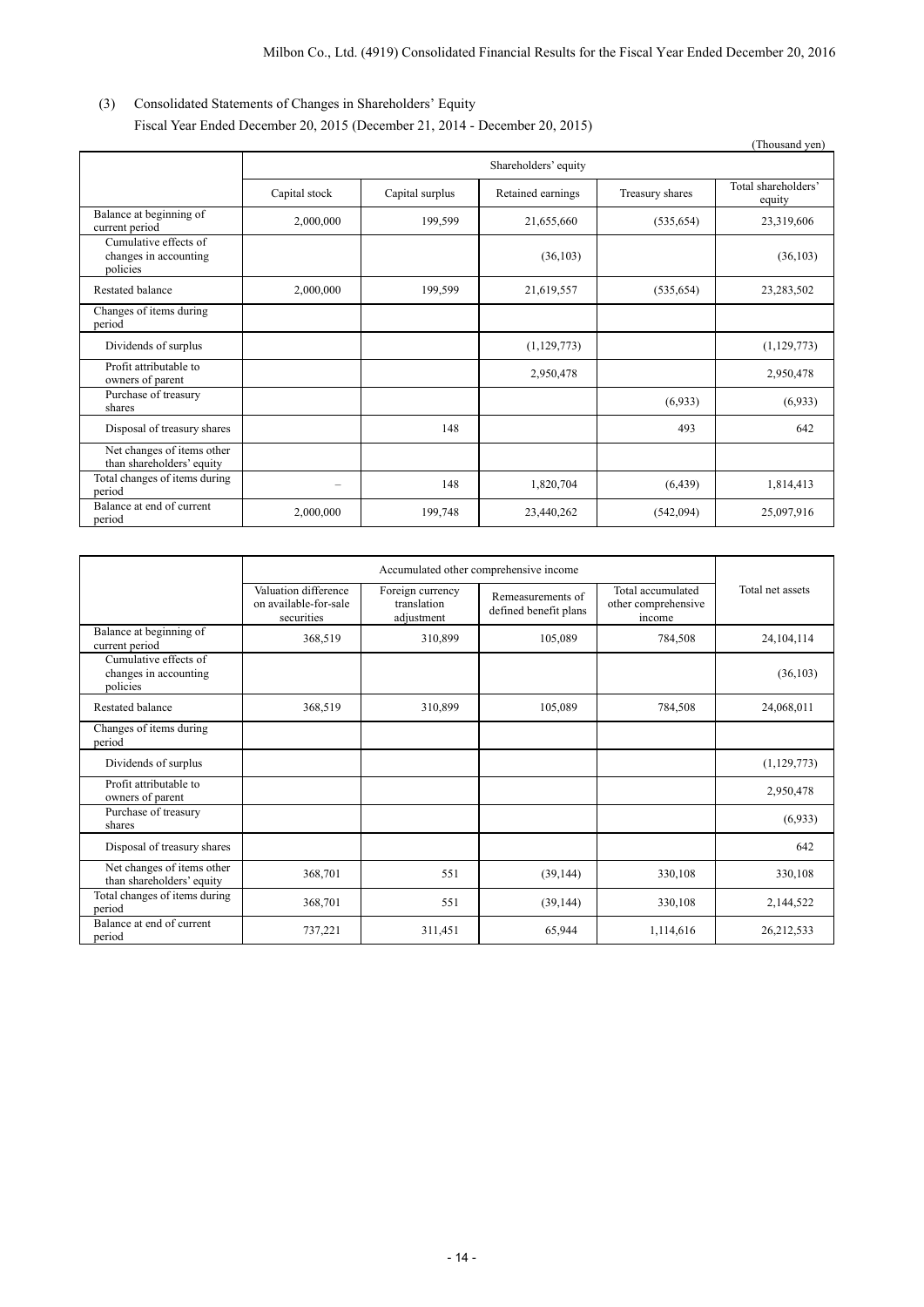## Fiscal Year Ended December 20, 2016 (December 21, 2015 - December 20, 2016)

|                                                            |                      |                 |                   |                 | (Thousand yen)                |
|------------------------------------------------------------|----------------------|-----------------|-------------------|-----------------|-------------------------------|
|                                                            | Shareholders' equity |                 |                   |                 |                               |
|                                                            | Capital stock        | Capital surplus | Retained earnings | Treasury shares | Total shareholders'<br>equity |
| Balance at beginning of<br>current period                  | 2,000,000            | 199,748         | 23,440,262        | (542,094)       | 25,097,916                    |
| Cumulative effects of<br>changes in accounting<br>policies |                      |                 |                   |                 |                               |
| Restated balance                                           | 2,000,000            | 199,748         | 23,440,262        | (542,094)       | 25,097,916                    |
| Changes of items during<br>period                          |                      |                 |                   |                 |                               |
| Dividends of surplus                                       |                      |                 | (1,260,656)       |                 | (1,260,656)                   |
| Profit attributable to<br>owners of parent                 |                      |                 | 3,069,216         |                 | 3,069,216                     |
| Purchase of treasury<br>shares                             |                      |                 |                   | (3,196)         | (3,196)                       |
| Disposal of treasury shares                                |                      | 198             |                   | 344             | 542                           |
| Net changes of items other<br>than shareholders' equity    |                      |                 |                   |                 |                               |
| Total changes of items during<br>period                    | -                    | 198             | 1,808,560         | (2,852)         | 1,805,906                     |
| Balance at end of current<br>period                        | 2,000,000            | 199,946         | 25,248,823        | (544, 946)      | 26,903,823                    |

|                                                            | Accumulated other comprehensive income                      |                                               |                                            |                                                    |                  |
|------------------------------------------------------------|-------------------------------------------------------------|-----------------------------------------------|--------------------------------------------|----------------------------------------------------|------------------|
|                                                            | Valuation difference<br>on available-for-sale<br>securities | Foreign currency<br>translation<br>adjustment | Remeasurements of<br>defined benefit plans | Total accumulated<br>other comprehensive<br>income | Total net assets |
| Balance at beginning of<br>current period                  | 737,221                                                     | 311,451                                       | 65,944                                     | 1,114,616                                          | 26,212,533       |
| Cumulative effects of<br>changes in accounting<br>policies |                                                             |                                               |                                            |                                                    |                  |
| Restated balance                                           | 737,221                                                     | 311,451                                       | 65,944                                     | 1,114,616                                          | 26,212,533       |
| Changes of items during<br>period                          |                                                             |                                               |                                            |                                                    |                  |
| Dividends of surplus                                       |                                                             |                                               |                                            |                                                    | (1,260,656)      |
| Profit attributable to<br>owners of parent                 |                                                             |                                               |                                            |                                                    | 3,069,216        |
| Purchase of treasury<br>shares                             |                                                             |                                               |                                            |                                                    | (3,196)          |
| Disposal of treasury shares                                |                                                             |                                               |                                            |                                                    | 542              |
| Net changes of items other<br>than shareholders' equity    | 15,474                                                      | (268, 114)                                    | (59,351)                                   | (311,991)                                          | (311,991)        |
| Total changes of items during<br>period                    | 15,474                                                      | (268, 114)                                    | (59,351)                                   | (311,991)                                          | 1,493,914        |
| Balance at end of current<br>period                        | 752,695                                                     | 43,336                                        | 6,592                                      | 802,624                                            | 27,706,448       |